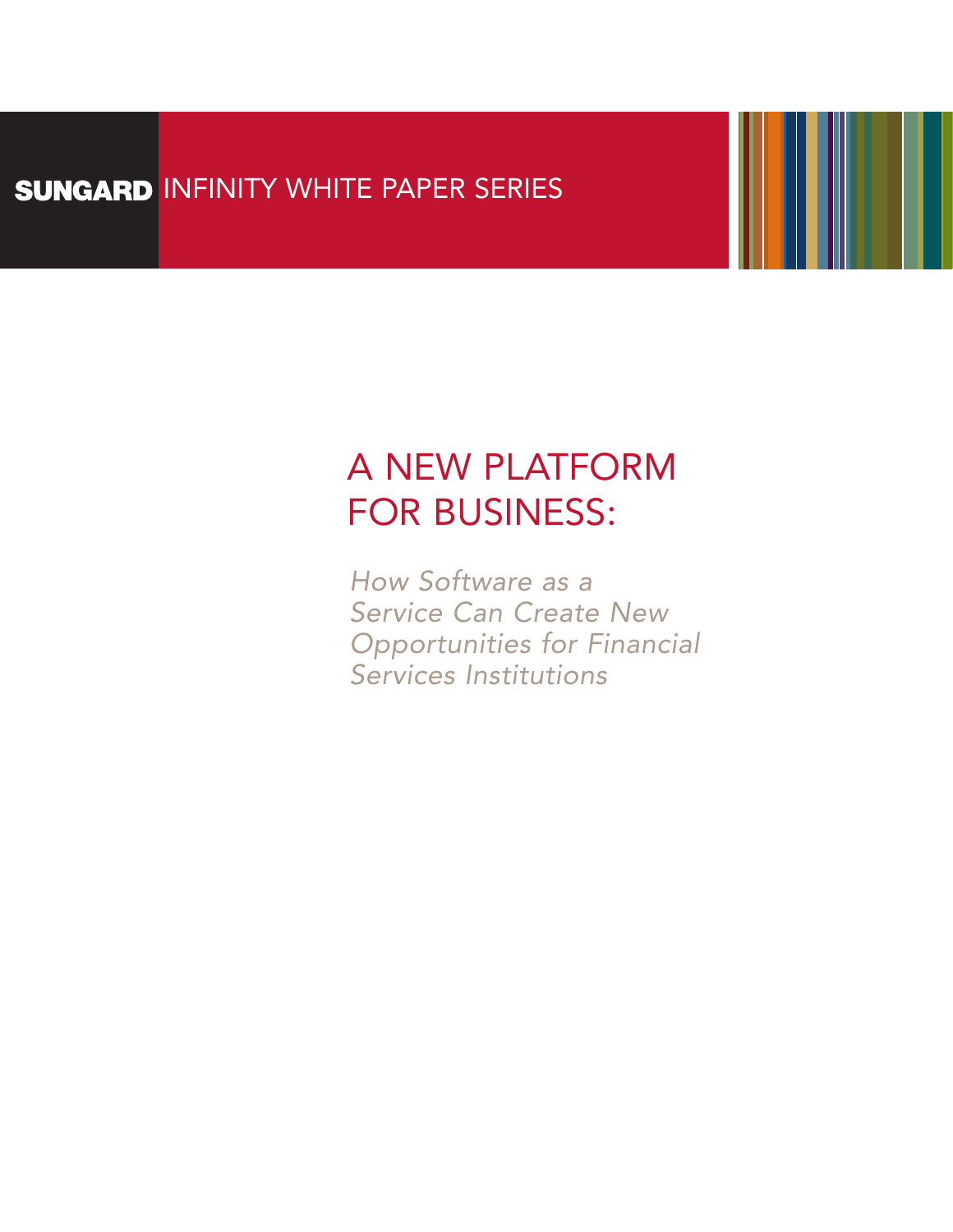### EXECUTIVE SUMMARY

Software as a Service (SaaS) has existed for nearly a decade. With new technologies maturing and gaining acceptance, it is now able to add value to mainstream business processes. In doing so, SaaS becomes a disruptive technology, causing widespread changes not only in how technology is implemented, but also how it is fundamentally developed, purchased, and deployed. With the new groundswell of SaaS offerings entering the industry, embracing SaaS is no longer a matter of "if" but when software vendors will provide technology using these types of services. Therefore, how and when should financial services institutions leverage SaaS? How can this disruptive technology be successfully incorporated within the existing IT governance framework in a way that maintains the current standards for quality, security and compliance? How will it change how business operates and most importantly, how will it improve it?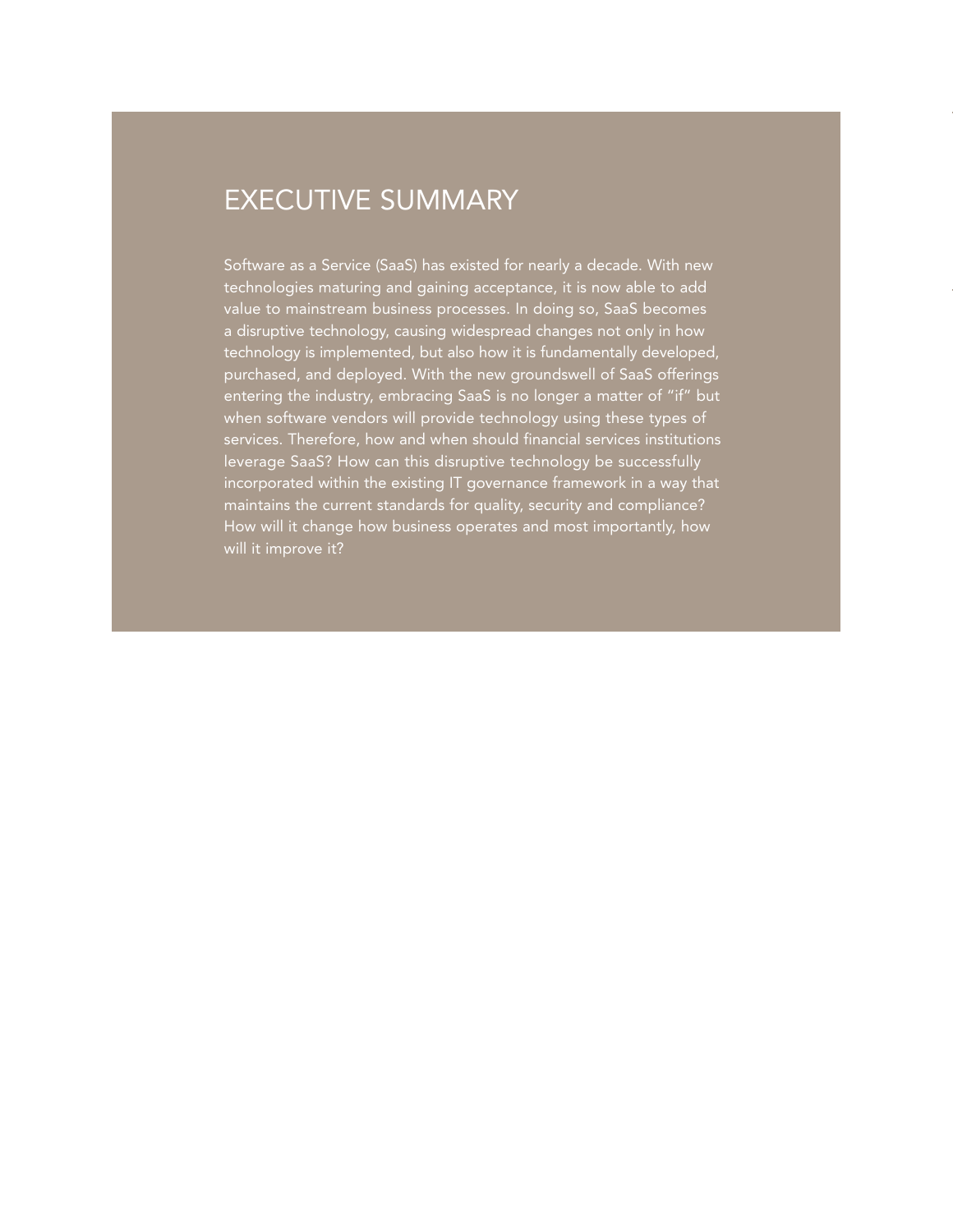### TABLE OF CONTENTS

- 2 Introduction
- 3 Software as a Service Defined
- 4 Benefits of SaaS
- 4 A New Approach to Solution Development
- 5 The Intersection of SaaS and Financial Services
- 5 Example 1: A Cost- and Time-effective Approach to Account Opening
- 6 Example 2: An Integrated, Institution-wide Approach to Compliance
- 7 SunGard Infinity: SaaS for the Financial Services Industry
- 9 About SunGard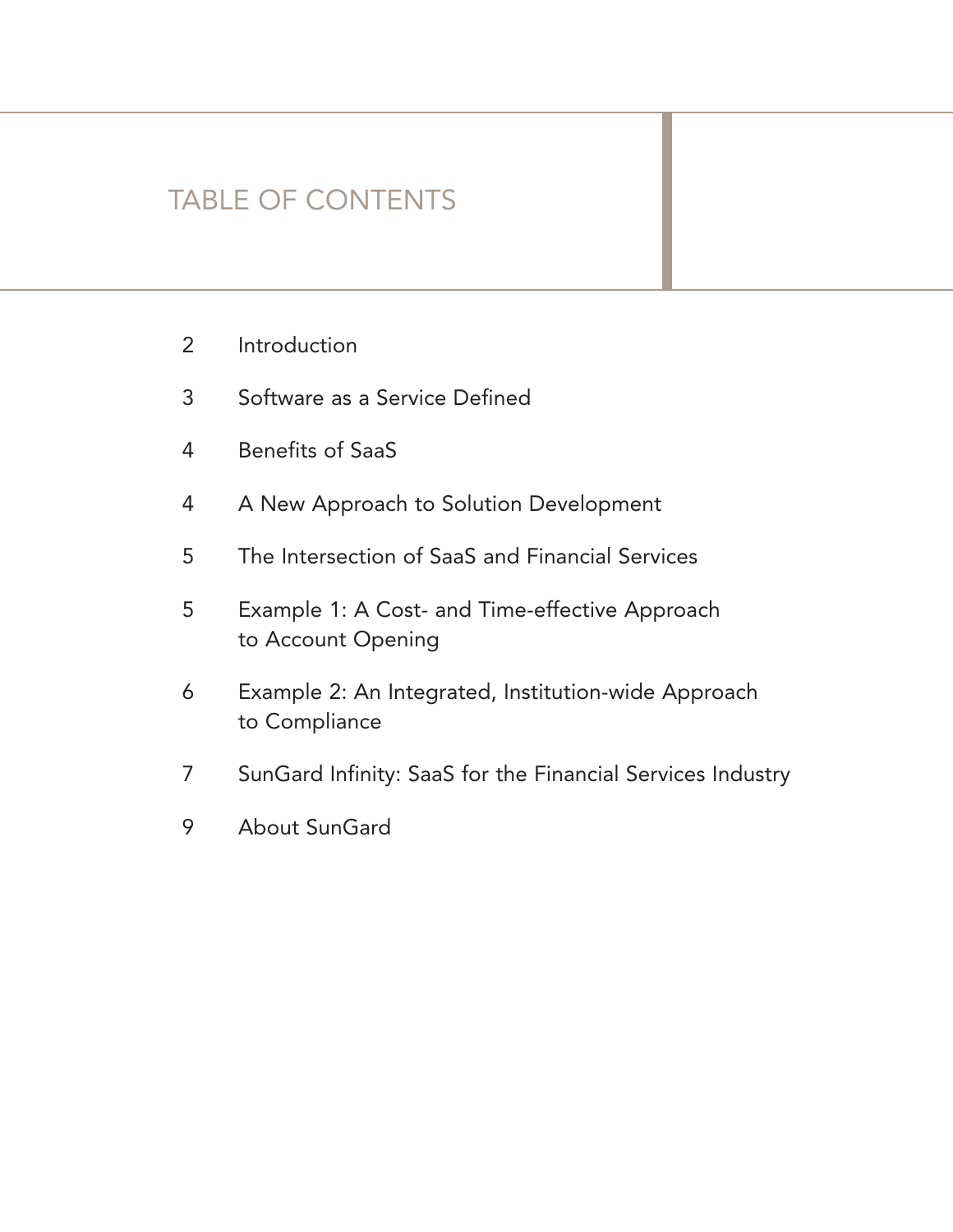### INTRODUCTION

CIOs at financial services institutions wrestle with two challenges that seem mutually exclusive: they face enormous pressure to reduce operating costs, while simultaneously facing the need to innovate in order to support new products and services. The adoption of Service Oriented Architecture (SOA) and the evolution of Software as a Service (SaaS) into a more robust platform for business provide the keys to balancing these challenges with the need to adapt and react quickly to industry demands.

### SOFTWARE AS A SERVICE DEFINED

Software as a Service (SaaS), a delivery model where software can be hosted remotely and charged on a subscription basis, was originally developed to help organizations better manage costs with respect to technology. SaaS is in the middle of an expansion and the combination of SaaS and Service Oriented Architectre (SOA) has piqued the interest of forward thinking organizations looking for increased agility and competitive advantage.

The basic premise of SaaS is in line with the needs and goals of today's organizations. It is a model that:

- Supports the trend toward multinational and global collaboration.
- Eases expansion into new areas and complex products by allowing for quick proof-of-concept applications that help encourage senior executive buy-in.
- Promotes business agility and faster time-to-market: the *keys* to gaining competitive advantage.
- Helps reduce business risk by allowing organizations to utilize plug and play technology without making considerable capital investments.

SaaS as a concept is not new. In fact, many consider the Application Service Provider (ASP) model to be SaaS' predecessor. The ASP model offered a way for organizations to outsource the hosting and maintenance of applications in an effort to combat the rising costs of hardware and infrastructure, as well as the cost of ongoing management. However, the ASP model is more reflective of the traditional software model, in that ASPs typically run single-tenant off-the-shelf applications with HTML front ends or Citrix emulations in client server mode.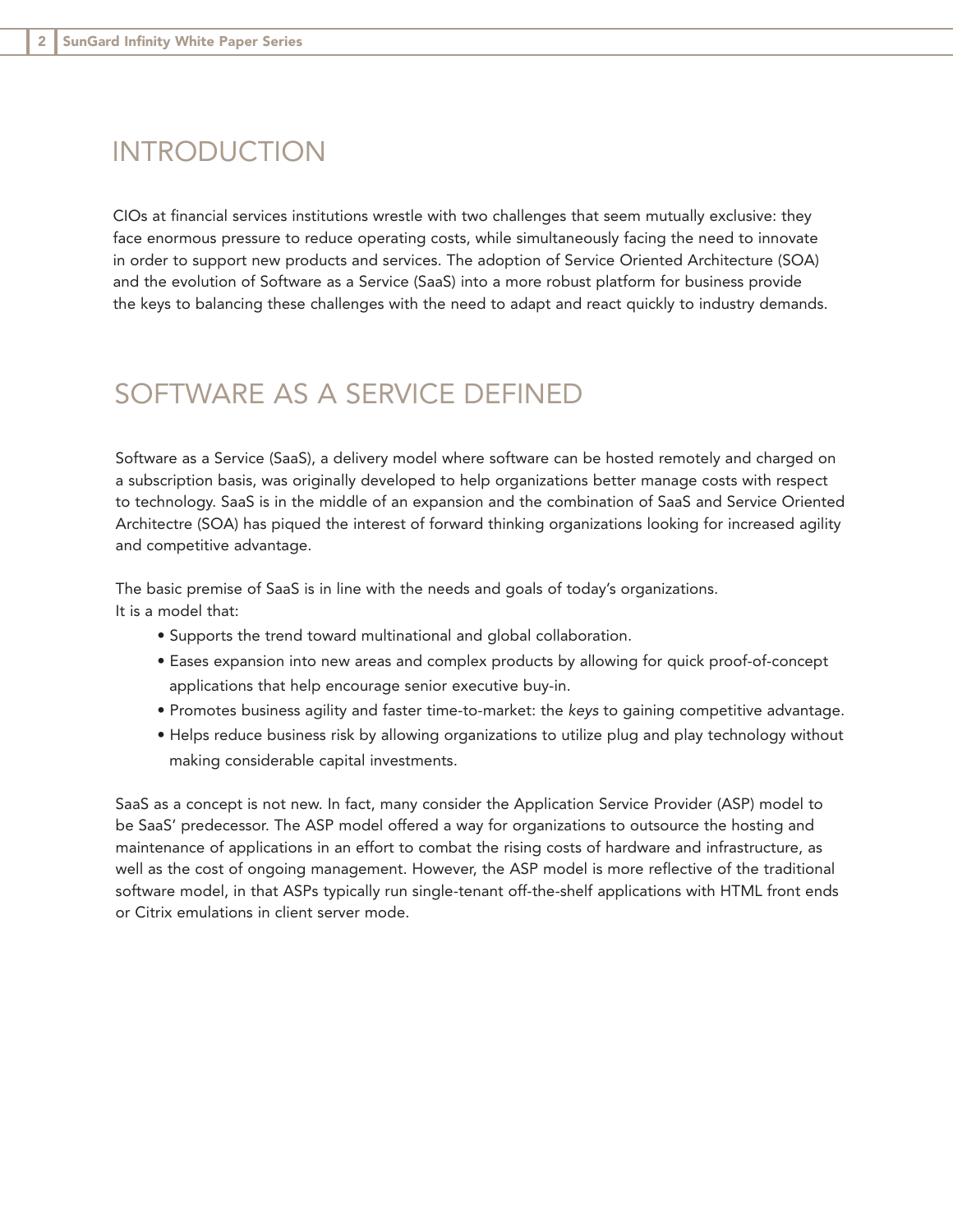SaaS is a delivery model that assumes software will be delivered over the internet in a one-to-many model similar to a utility on a pay-as-you-go or subscription basis. Essentially, SaaS allows organizations to "buy" or outsource a single business process (or select set of business processes) versus a complete application. Where SaaS offers new promise is in combination with a repository of SOA components or services providing the ability to get, combine and reuse content and change workflow without changing code. The hosted services also eliminate the need to deal with the hardware, databases, and additional technology infrastructure components that typically surround traditional software applications. As a result, organizations can focus on what matters most—the functionality needed to meet business objectives.

Technology advancements enable SaaS to be used in core business functions, and not just on the business periphery. Network ubiquity, SOA, and standards, such as Web services, have matured enough to make purchasing business processes or services possible. The SOA software foundation allows for the definition of loosely-coupled services to support the business process. Plus, SOA enables the consumption of components and the creation of links to established legacy installations through the use of a Web services layer. The combination of SOA, SaaS and Web services helps organizations to unlock their siloed intellectual property and reuse content from more than one source into an integrated experience.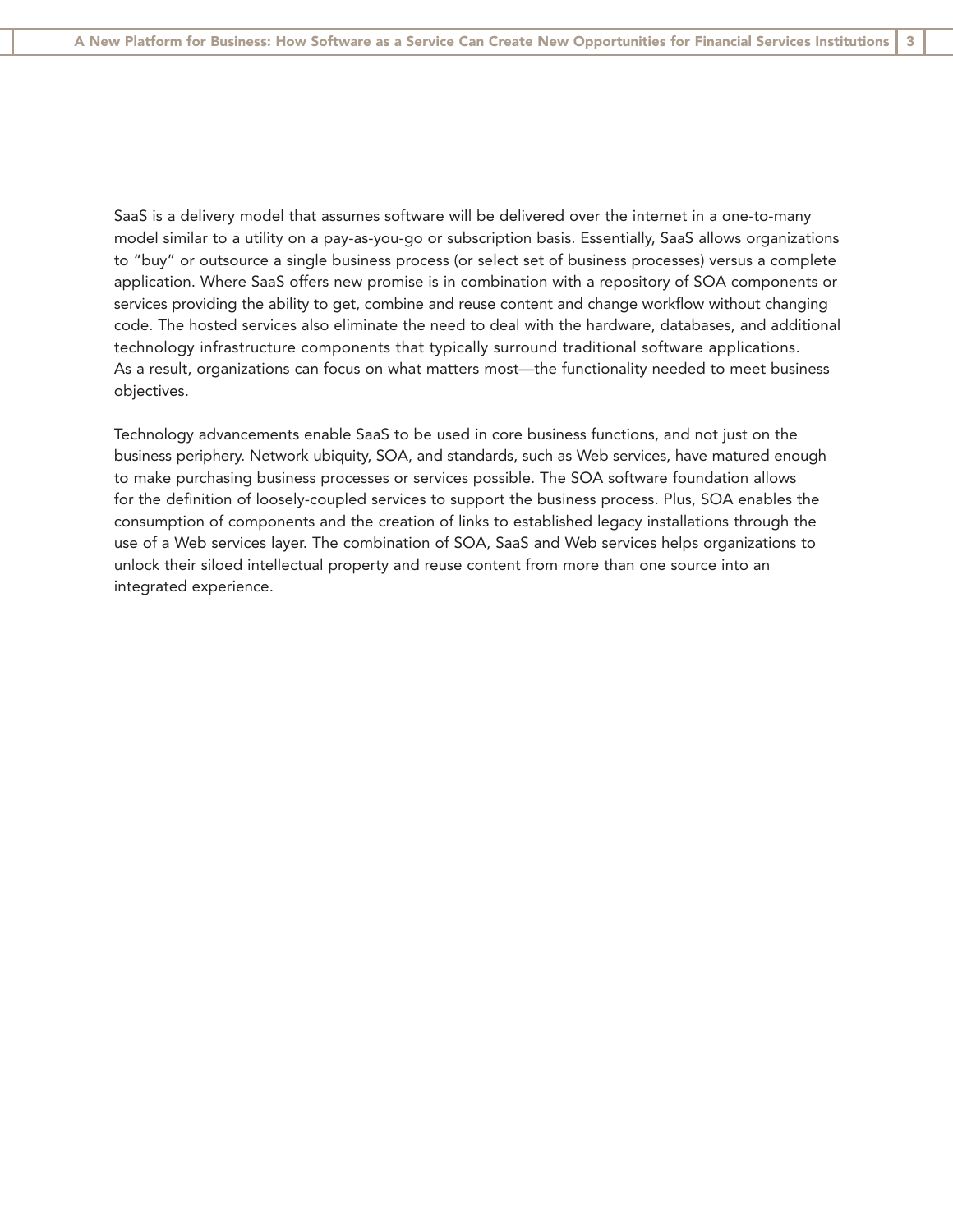### THE BENEFITS OF SAAS

The key business benefits of SaaS include:

- Corporate flexibility and agility: If an organization needs to make an infrastructure change, such as for a merger, acquisition or reorganization, SaaS allows greater flexibility to do so quickly, easily and with few financial repercussions.
- Faster time-to-value: SaaS minimizes software implementation windows, accelerating the time that organizations can begin using—and realizing value from—SaaS solutions.
- Competitive differentiation: Ideally, the SaaS model helps organizations become more agile to meet new business challenges, deliver new products to market quickly, address new regulatory issues, and share data and processes across the enterprise to help improve customer service.
- Improved cost management: With "software on demand," the size and number of upfront capital investments are reduced. SaaS offers a consistent (monthly/annual) fee structure that helps make it easier to budget and match expense to revenue streams.
- Greater focus on the business: By removing the IT burden associated with traditional software implementations and maintenance, SaaS frees IT professionals to focus more of their resources on returning higher value to the business.

### A NEW APPROACH TO SOLUTION DEVELOPMENT

Software-as-a-service enables a just-in-time application provisioning model so that IT can turn on access to service components, scale as needed, and facilitate the creation of different types of business logic atop a common platform. This approach is radically different from how software implementations have been conducted and it promotes business agility and helps reduce time-to-market.

In the average development project, if a financial business unit (BU) wanted to launch a new product, it would go to IT to build the necessary infrastructure and software application. Business analysts would relay requirements to the technical experts who would design and implement the solution. Normally, this request would be entered into the development queue, and the BU might have to wait weeks—or months—for resources. However, SaaS provides IT with a faster alternative to traditional software implementations, by working collaboratively with the BU to quickly pull together the functionality needed by assembling pre-tested solution components or fully realized solutions in a hosted environment. And since much less traditional coding is required, business analysts are able to drive more of the actual solution. The ultimate payoff of SaaS? Financial services institutions can use it to help increase throughput, improve the flow of products to market, and help ensure that solutions more precisely meet the needs of the business.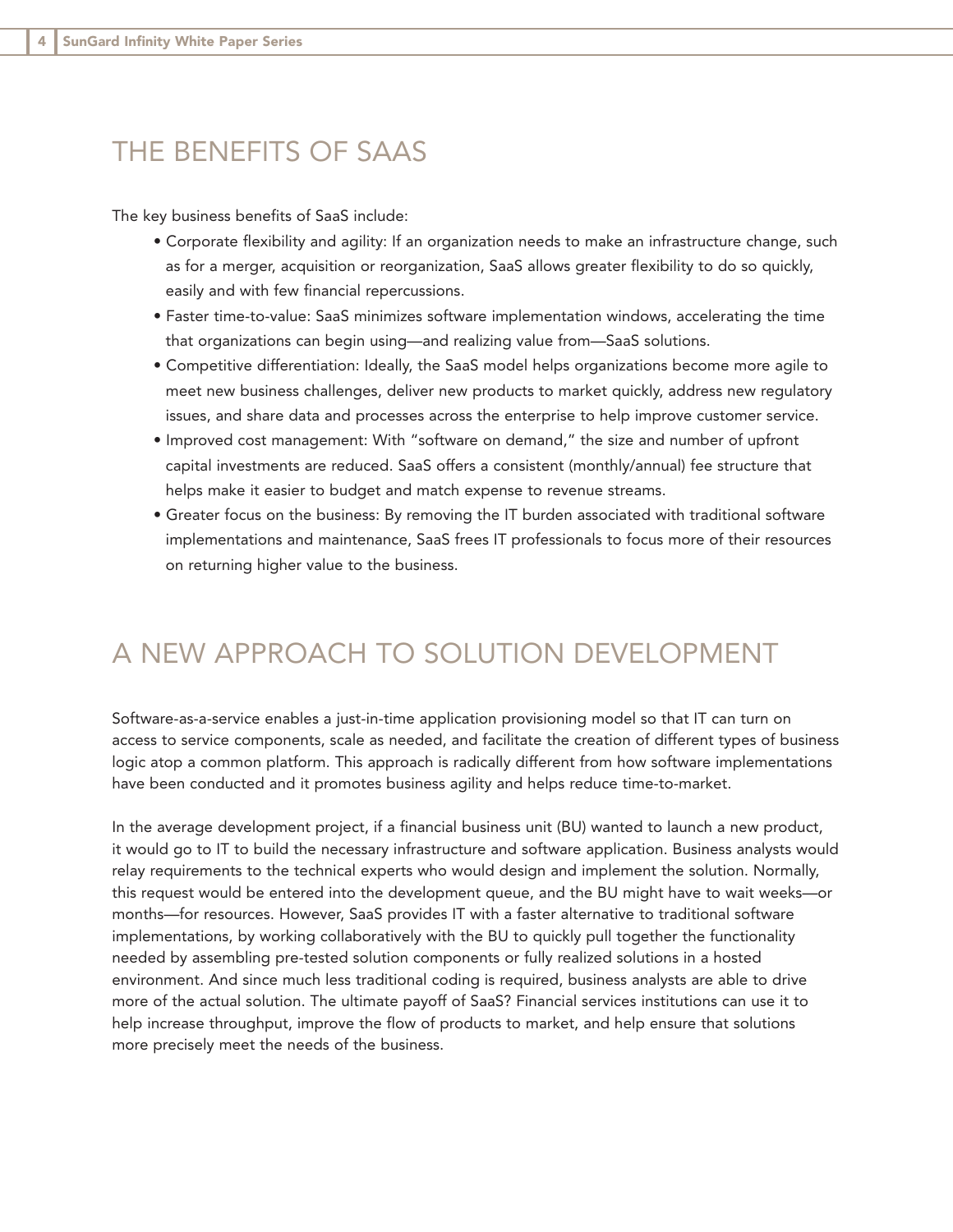Coordinating transactions across back-office systems or orchestrating straight-through processing may require rethinking business processes. And firms will undoubtedly need to embrace new patterns of collaboration. Because it will alter how software is developed and will facilitate revamping business processes, SaaS is being viewed by many analysts as a disruptive technology.

### THE INTERSECTION OF SAAS AND FINANCIAL SERVICES

What are the implications of SaaS for the financial services industry and how can financial services institutions leverage it to compete more effectively? Consider these examples:

#### *Example 1: A Cost- and Time-effective Approach to Account Opening*

Retail banks and insurance and investment firms are looking to improve their ability to offer new services to their clients. Yet opening a new account is more complex than ever—involving multiple products, often from different lines of business, with information requirements that differ depending on where the account is opened, the type of business transaction, and type of client. Mergers and acquisitions, reorganizations and new regulatory standards mean that changes may occur on almost a weekly basis.

Traditionally, account opening systems have been hard-wired into the downstream processes with limited interoperability requiring duplicate entries and increased cost. And because they are viewed as operational overhead, many firms are under pressure to reduce the cost and time associated with them. Additionally some of these processes take place outside the walls of the firm – e.g., different service centers, ties to third parties like outsourced ATM, brokerage accounts, etc.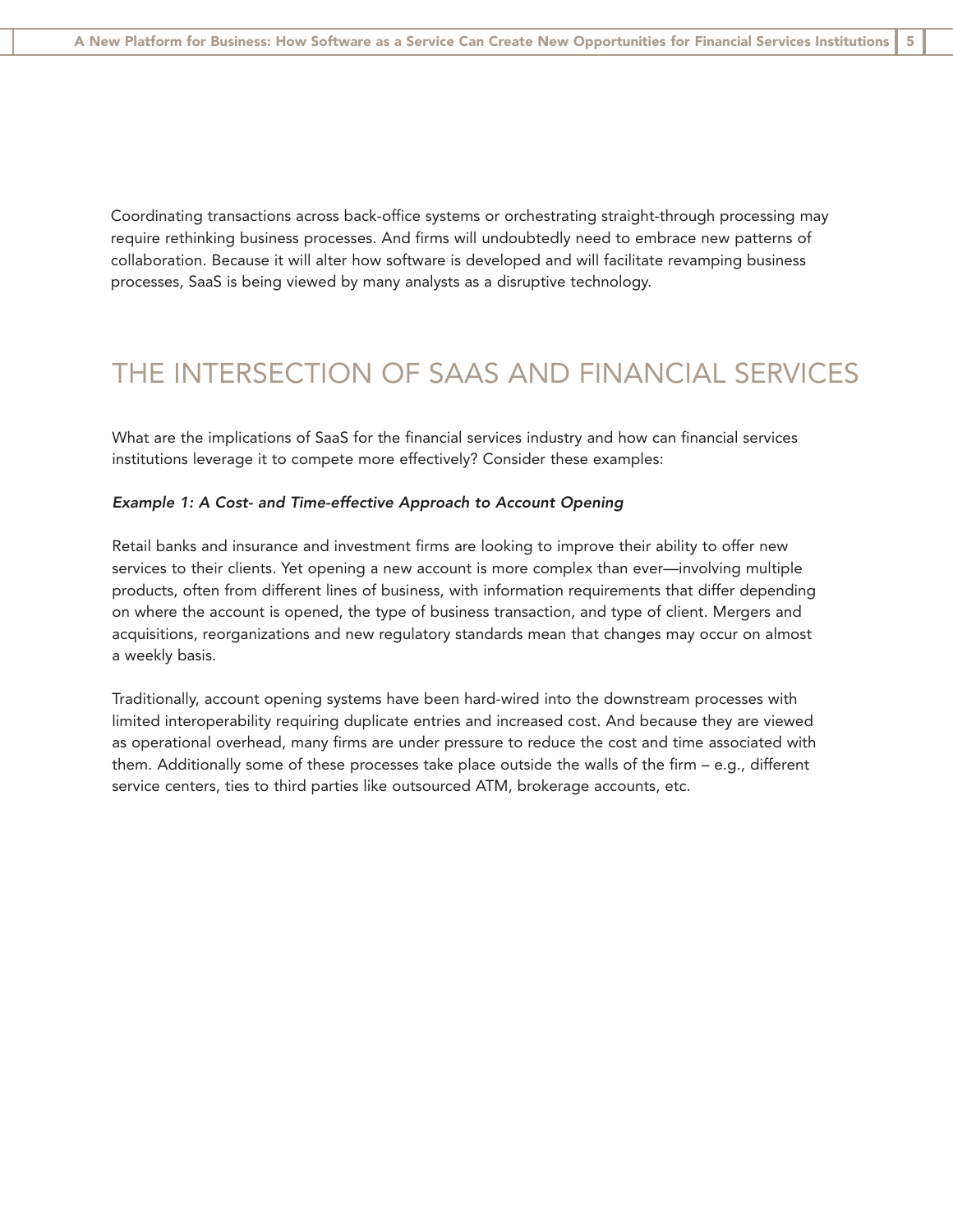The promise of a SaaS-based solution utilizing SOA components and new tools, such as a business process orchestration engine, means that firms can build an account opening framework applicable across many different processing systems:

- The firm can build its own unique process of opening a new account which may depend on different geographic or regulatory jurisdictions, different compliance requirements, or different types of accounts, e.g., money market versus checking.
- The process engine and component-based architecture also allow the organization to change the process in the future without changing underlying systems – the solution is built to assume that things are going to change.
- By delivering on a hosted platform, the rollout of changes, such as a new disclosure screen would be instantaneous.
- The firm would have flexibility as to the location of the account opening support organization.

A SaaS approach would remove many constraints—helping make it faster and less expensive to open an account, while providing the flexibility and agility financial organizations need to meet client expectations.

SunGard helps financial services institutions ease the transition to SaaS with Infinity, a comprehensive framework and infrastructure that allows companies to compose and orchestrate business solutions.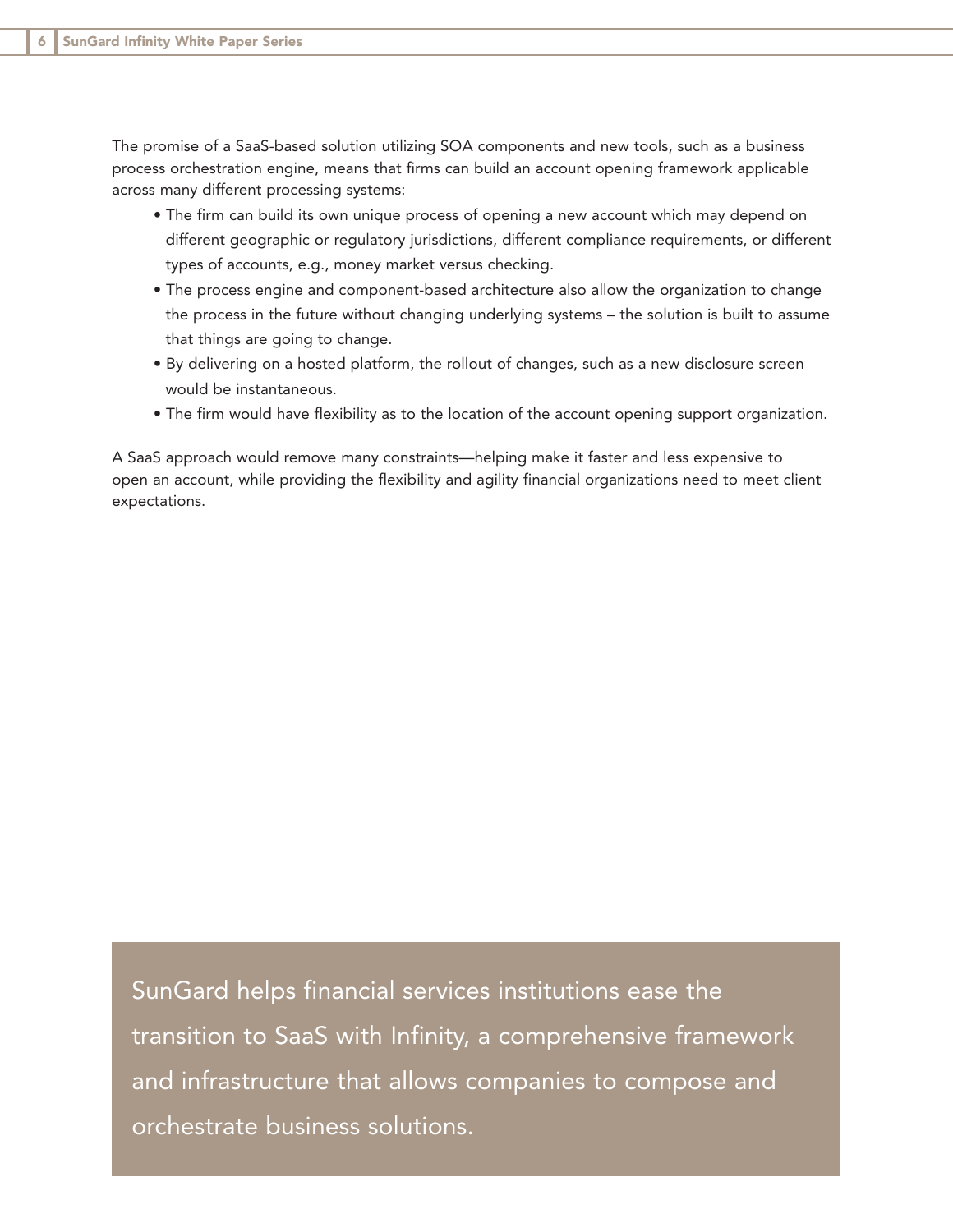#### *Example 2: An Integrated, Institution-wide Approach to Compliance*

With the increasing number of new and changing regulations, such as Know Your Customer, Trade Monitoring, and Anti Money Laundering, compliance reporting requirements have intensified for financial services institutions. The result is a increasing number of unconnected "compliance silos" that develop as different parts of the organization use different point solutions to focus on specific regulatory pressure points requiring considerable data acquisition and data mapping efforts. Such silos can cause unnecessary duplication of effort, increased development costs and potential gaps in compliance coverage, as well as making it difficult to obtain and interpret a holistic view of the risk positions and compliance activity throughout the organization. These pressures on traditional systems are compounded by the need to provide timely solutions in the face of rapid product innovation, e.g., changes in base analytics when introducing new and more complex securities or expansion of business activity into new jurisdictions.

Using SaaS for compliance presents an ideal mechanism to deliver integrated governance, compliance, and risk functionality in a scaleable, controlled-growth manner. Migration can occur at a "service" level which can be verified against legacy-based systems; the "try-before-buy" concept would help ensure suitability of approach. The SaaS component-assembly approach which leverages and integrates stand-alone services into a consolidated view represents exponential improvements in coverage and productivity and can help create stronger communications between the business units, IT, Risk, Legal, and Compliance.

The positioning of compliance solutions, such as trade monitoring, AML, suitability, portfolio compliance, and broader governance, risk and compliance tools within a SaaS delivery platform stands to benefit (and simultaneously disrupt) this "hot" but costly area within financial services institutions. SaaS helps firms to maintain their focus on product innovation and customer service with the confidence that the middle- and back-office tools can be readily dropped in to support the business revenue-generating opportunity on an as-needed basis.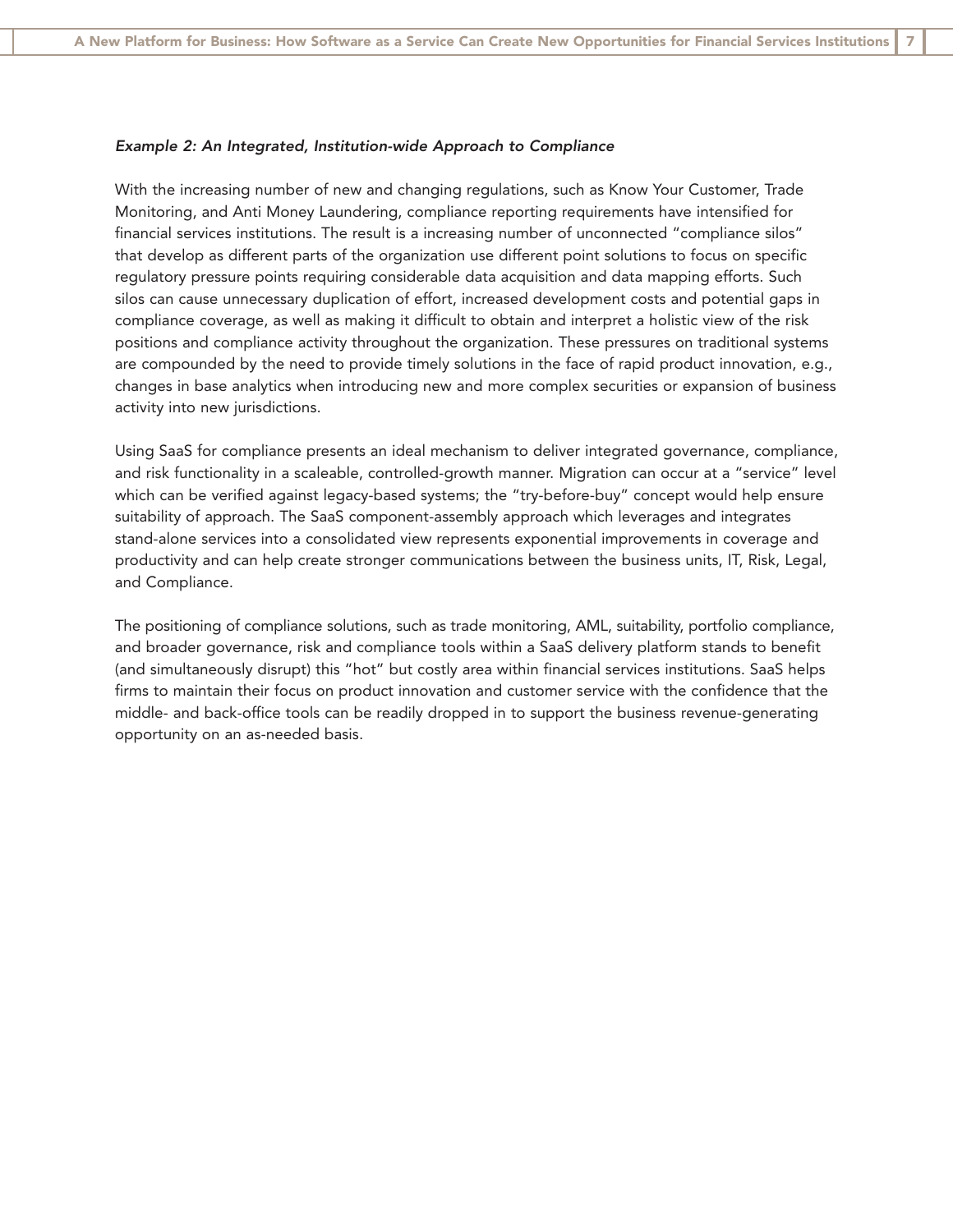### SUNGARD INFINITY: SAAS FOR THE FINANCIAL SERVICES INDUSTRY

SunGard has been delivering solutions to the financial services industry for more than 25 years. Today, SunGard offers several industry-leading solutions, many of which are available on an ASP basis and the company is currently re-designing many of its offerings using SunGard's SOA framework— the Common Services Architecture.

SunGard is also now developing Infinity, an entirely new delivery model for SunGard products that is based on a SaaS development and delivery platform built on a Service-Oriented Architecture. This new platform for financial services is one of the first of its kind geared to this industry and facilitates the assembly of composite applications. Its key components include:

- A repository for a broad range of software components, including those of SunGard, its partner network, and customers.
- A portal which offers a centralized resource for educational materials, billing, subscription, and licensing services as part of overall account management.
- An infrastructure with a framework to compose, test, and host solutions that leverages the power of grid computing and virtualization technology.
- Access to a service-level-agreement-based 24/7 call center and utility stack for integration services.

The Infinity approach helps geographically dispersed development teams to collaborate across different technology platforms and system boundaries. It helps them achieve software agility, accelerating innovation and time-to-market. Plus, Infinity provides the components for SaaS and it enables the building and utilizing of SaaS solutions with end-to-end services and support and a growing partner network for a broad range of solution offerings.

Infinity can help change how financial services institutions purchase and implement software in order to achieve their business objectives and improve operational efficiencies and business processes within their organizations. Specifically, Infinity will help financial services institutions to:

- >> Exploit the benefits of SaaS with services designed expressly for the financial services industry
- >> More easily support expansion into new markets and products
- >> Enable businesses to more easily and quickly change business processes
- >> Reduce time-to-value for new products and services
- >> Utilize "software-on-demand" by making lower initial investments in business services with many options designed to support various business models.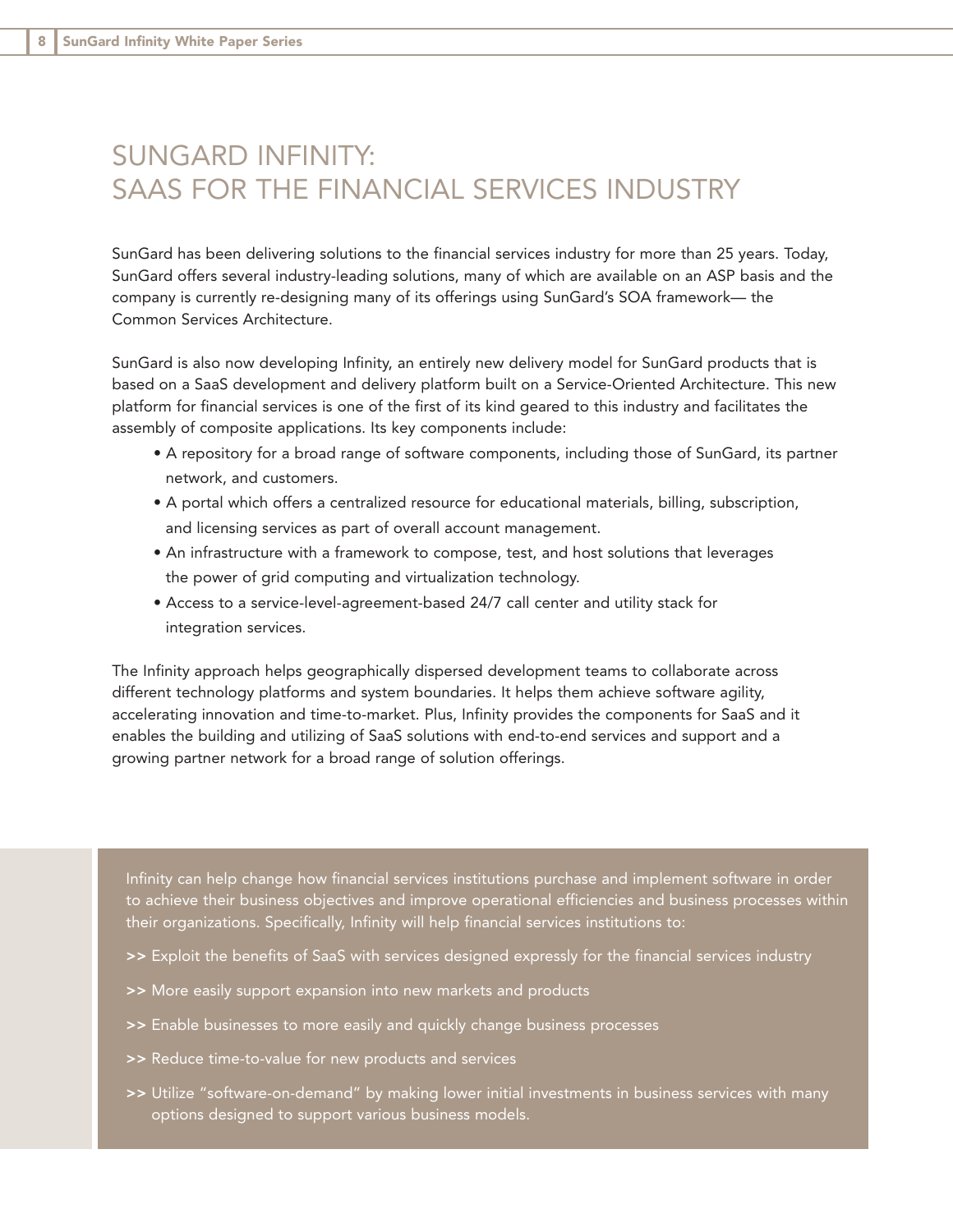#### **About SunGard**

With annual revenue exceeding \$4 billion, SunGard is a global leader in software and processing solutions for financial services, higher education and the public sector. SunGard also helps informationdependent enterprises of all types to ensure the continuity of their business. SunGard serves more than 25,000 customers in more than 50 countries, including the world's 50 largest financial services companies. Visit SunGard at www.sungard.com for more information.

#### **Author**

Brian Knotts, Vice President Software Services

#### **Managing Editor**

Pat McAnally, Vice President Solutions Marketing